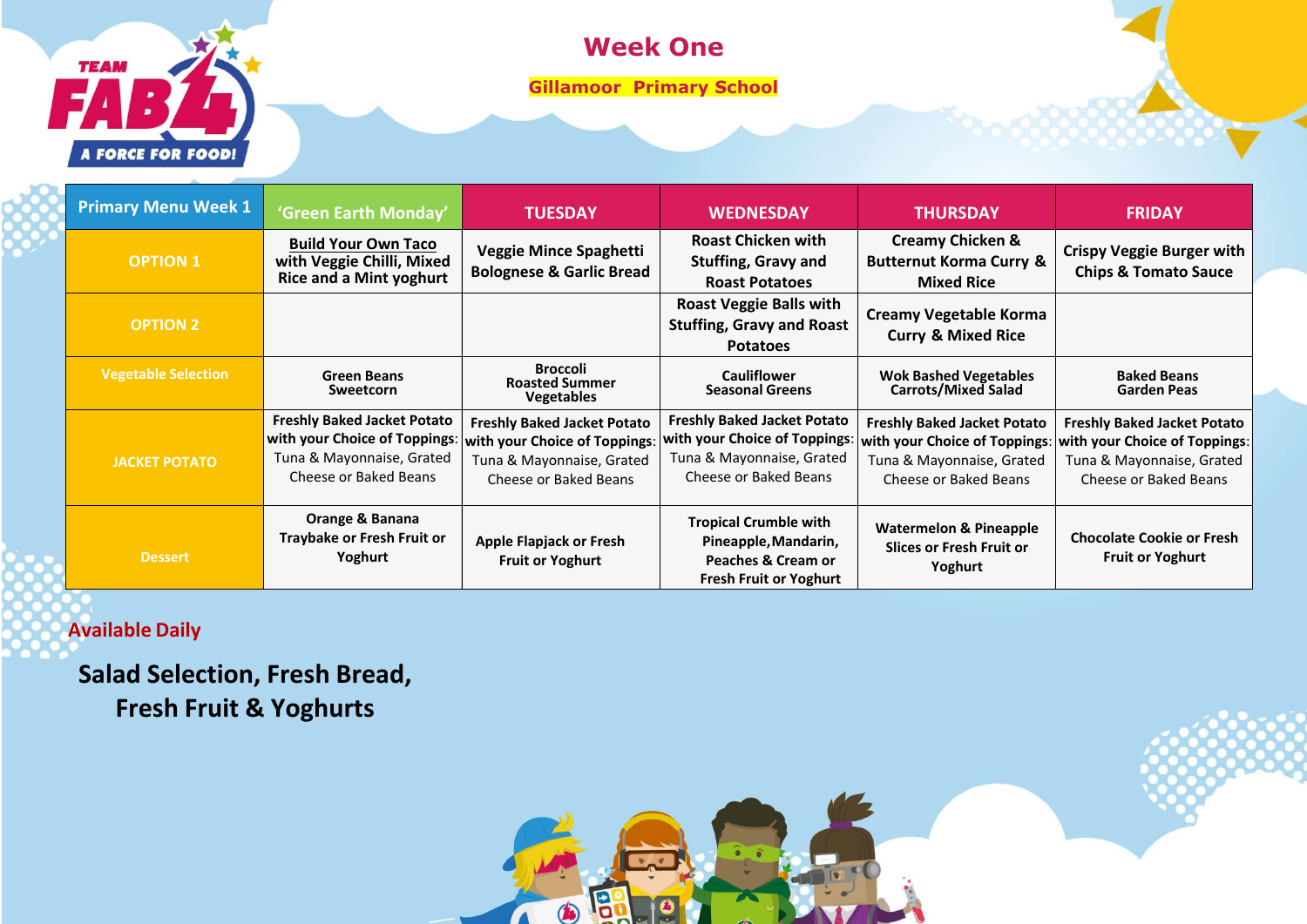# **TEAM** A FORCE FOR FOOD!

### **Week Two**

**Gillamoor Primary School**

| <b>Primary Menu Week 2</b> | 'Green Earth Monday'                                                                                                      | <b>TUESDAY</b>                                                                                                            | <b>WEDNESDAY</b>                                                                                                          | <b>THURSDAY</b>                                                                                                           | <b>FRIDAY</b>                                                                                                                |
|----------------------------|---------------------------------------------------------------------------------------------------------------------------|---------------------------------------------------------------------------------------------------------------------------|---------------------------------------------------------------------------------------------------------------------------|---------------------------------------------------------------------------------------------------------------------------|------------------------------------------------------------------------------------------------------------------------------|
| <b>OPTION 1</b>            | <b>Wholemeal Margherita</b><br><b>Pizza with Herby Diced</b><br><b>Potatoes</b>                                           | <b>Chicken and Vegetable</b><br>Paella                                                                                    | <b>Roast Pork with Yorkshire</b><br><b>Pudding, Roast Potatoes &amp;</b><br>Gravy                                         | <b>Chicken &amp; Sweetcorn</b><br><b>Meatball Sub with</b><br>Arrabiata Sauce & Baked<br><b>Wedges</b>                    | <b>Chicken Goujons with</b><br><b>Chips and Tomato Sauce</b>                                                                 |
| <b>OPTION 2</b>            |                                                                                                                           |                                                                                                                           | <b>Quorn Roast with Yorkshire</b><br><b>Pudding, Roast Potatoes &amp;</b><br>Gravy                                        | <b>Veggie Meatball Sub with</b><br>Arrabiata Sauce & Baked<br>Wedges                                                      | <b>Crispy Bean &amp; Vegetable</b><br><b>Bake with Chips and</b><br><b>Tomato Sauce</b>                                      |
| <b>Vegetable Selection</b> | <b>Sweetcorn &amp; Peppers</b><br><b>Garden Peas</b>                                                                      | <b>Green Beans</b><br><b>Cauliflower</b>                                                                                  | <b>Carrots</b><br><b>Savoy Cabbage</b>                                                                                    | <b>Broccoli</b><br><b>Roasted Winter Vegetables</b>                                                                       | <b>Baked Beans</b><br><b>Garden Peas</b>                                                                                     |
| <b>JACKET POTATO</b>       | <b>Freshly Baked Jacket Potato</b><br>with your Choice of Toppings:<br>Tuna & Mayonnaise, Grated<br>Cheese or Baked Beans | <b>Freshly Baked Jacket Potato</b><br>with your Choice of Toppings:<br>Tuna & Mayonnaise, Grated<br>Cheese or Baked Beans | <b>Freshly Baked Jacket Potato</b><br>with your Choice of Toppings:<br>Tuna & Mayonnaise, Grated<br>Cheese or Baked Beans | <b>Freshly Baked Jacket Potato</b><br>with your Choice of Toppings:<br>Tuna & Mayonnaise, Grated<br>Cheese or Baked Beans | <b>Freshly Baked Jacket Potato</b><br>with your Choice of<br>Toppings: Tuna &<br>Mayonnaise, Grated Cheese<br>or Baked Beans |
| <b>Dessert</b>             | <b>Oaty Raisin Cookies with</b><br><b>Watermelon Slice or Fresh</b><br><b>Fruit or Yoghurt</b>                            | <b>Cinnamon Pear Upside</b><br>Down Cake with Chocolate<br>Drizzle or Fresh Fruit or<br>Yoghurt                           | <b>Jam Tart &amp; Custard or Fresh</b><br><b>Fruit or Yoghurt</b>                                                         | Lemon & Blueberry Yoghurt<br><b>Cake or Fresh Fruit or</b><br>Yoghurt                                                     | (Hidden) Beetroot<br><b>Brownie or Fresh Fruit or</b><br>Yoghurt                                                             |

B

 $\bigcirc$ 

 $\Lambda$ 

 **Available Daily**

**Salad Selection, Fresh Bread, Fresh Fruit & Yoghurts**